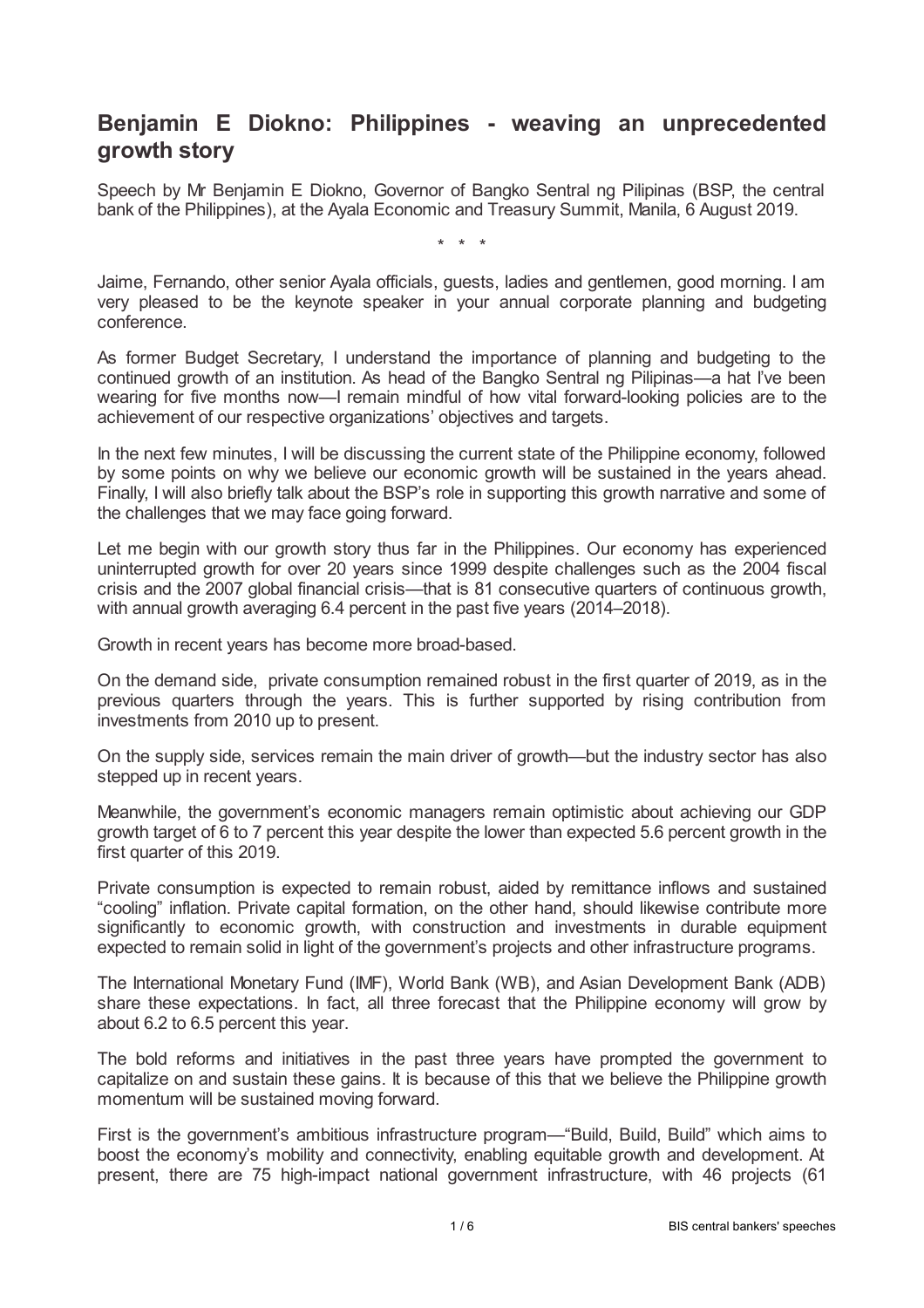percent) already in the implementation stage.

The government is expected to invest over PhP 4.6 trillion (or US\$90 billion at PhP52:USD1) in public infrastructure from 2019 to 2022.

Second, is the recent passage of reforms aimed at strengthening our investment climate. The Ease of Doing Business and Efficient Government Service Delivery Act, the revised Corporation Code, and the Philippine Innovation Act support the government's agenda of improving competitiveness and ease of doing business in the country, promoting transparency and cutting red tape in the government for a more conducive business environment.

At present, the Philippines' current standing has improved based on different third-party assessors. For instance, the Philippines' ranking rose from 68th to 56th place under the 2018 Global Competitiveness Report.

It also received an upgrade in its sovereign credit rating from Standard & Poor's to "BBB+" from "BBB." These favorable standings are also boosted by the improved business sentiment and the stable consumer outlook based on the BSP's latest round of expectations surveys.

Finally, the continued demand for Philippine skills locally and abroad are evident in the growth of our BPO industry and strong remittance inflows. This further highlights the importance of our country's most prized resource—our labor force. Based on our estimates, production efficiency has improved over the years with the incremental capital-output ratio (ICOR) declining steadily. As you know, the higher the ICOR, the less efficient the production process is.

Recognizing the skills of our workforce, the government has invested heavily in various social programs such as the Universal Health Care Act and the Access to Quality Tertiary Education Act (RA No. 10931).

You may not know this but 40% of our budget goes to social services.

Our growth story has been supported by structural and policy reforms in the economy for around three decades. These reforms enable growth by expanding the role of market forces in key sectors of the economy; encouraging investments and private sector activity; removing bottlenecks to doing business and investments in the country; and strengthening the country's fiscal position and the financial sector. These, and other structural reforms in the pipeline, will continue to play a significant role in propelling the economy toward a balanced, sustainable, and inclusive growth.

In addition, recently approved legislation—such as the BSP Charter Amendments, Philippine Identification System (PhilSys) Act, National Payment Systems Act and the Gold Law—allow us to pursue our mandate with more vigor and in effect, enable us to espouse the interests and uplift the lives of all Filipinos.

So what is the role of BSP in the Philippines' growth narrative?

Our mandate is clear: "maintain price stability conducive to a balanced and sustainable growth of the economy and employment." Our objective in the BSP is to protect the real purchasing power of the peso to support conditions for long-term economic growth. With your presence in this annual corporate planning and budgeting process summit, I know you are fully aware of the importance of efficient allocation of resources.

As a central banker, I would argue that price stability is closely linked with financial efficiency. If the prices are low and stable, financial planners are better equipped to allocate resources to their most efficient use. Lesser price volatilities would also enable us to anticipate risks and plan better. And with our amended BSP Charter, we are now in a better position to implement sound policies to promote and maintain price stability, a strong financial system, and a safe and efficient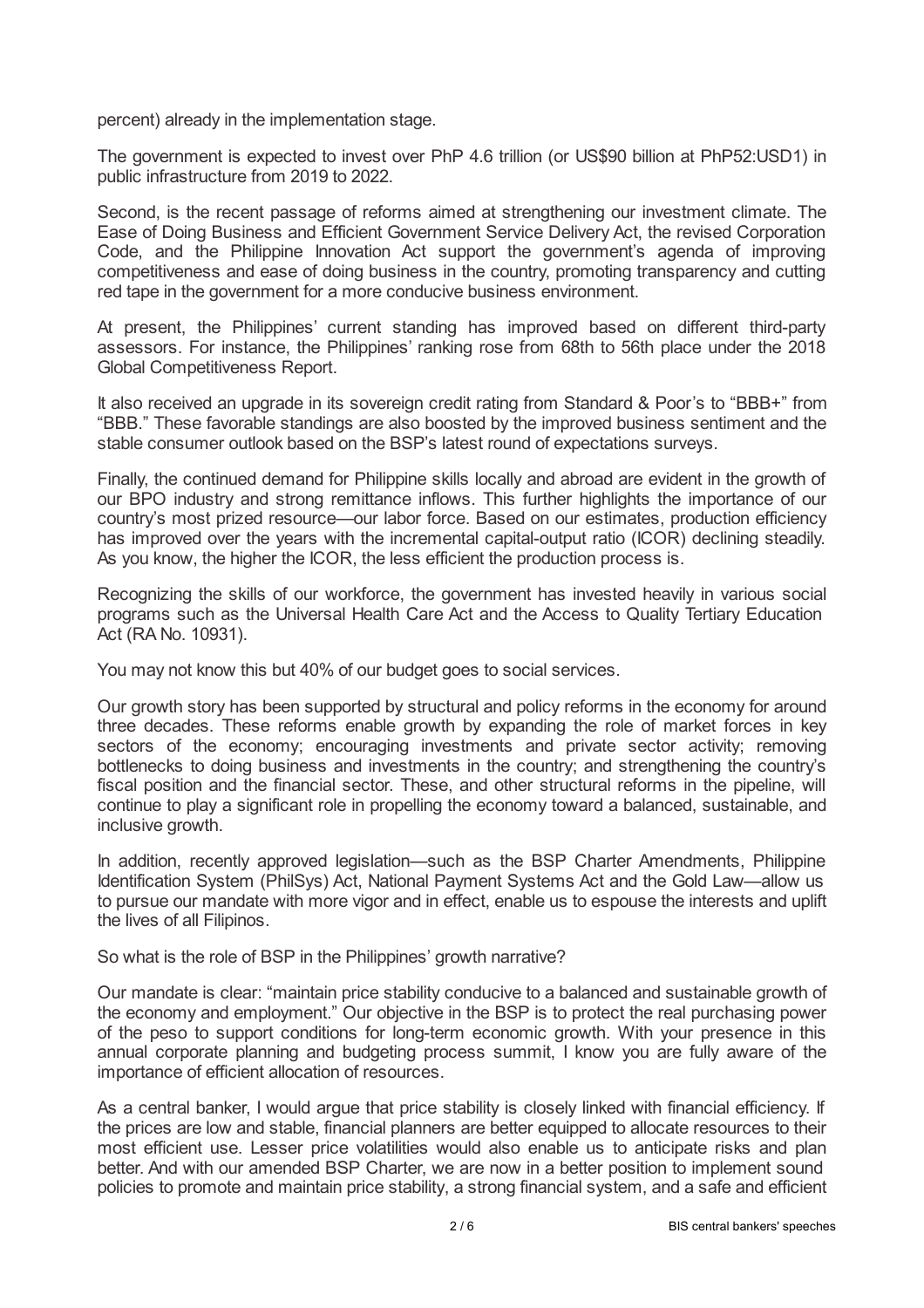payments and settlements system.

In terms of price developments, we are on track to achieving our inflation target of 2 to 4 percent for 2019.

To give you some context, our June inflation declined to 2.7 percent from 3.2 percent in May, the lowest inflation recorded in more than 20 months since August 2017.

Later this morning, the Philippine Statistics Authority (PSA) will announce the average percentage of inflation for July. My forecast is that it will settle within the range of  $2.2 - 2.8$ percent.

This sits comfortably within the government's target band, in line with our forecasts.

This is a stark contrast from 2018 when inflation was pushed beyond the target range to average at 5.2 percent.

Looking ahead, we expect inflation to remain on a target-consistent path for 2019 and 2020. BSP's latest baseline forecasts indicate that inflation is projected to average 2.6 percent this year and 2.9 percent next year and 2021.

The risks to the inflation outlook appear to be broadly balanced for 2019 and 2020. The main upward risks are the petitions for electricity rates and transport fare adjustments, and the proposed increase in the excise taxes of alcoholic beverages and cigarettes. The risk of a prolonged El Niño episode has gone down. On the external front, the global economic slowdown due to protectionist policies in advanced economies, as well as geopolitical tensions continue to be the main downside risks to inflation.

Inflation expectations are also starting to converge with the government's target range. Based on the BSP's latest round of expectations surveys, businesses and consumers expect inflation to remain within the 2 to 4 percent target for 2019.

Similarly, BSP's survey of private sector economists for June 2019 showed lower mean inflation forecasts for 2019 and 2021. Likewise, institutions such as the ADB and the IMF are projecting that inflation for 2019 and 2020 will be within the government's target range for this year and the next.

On June 20, the Monetary Board deemed it appropriate to maintain its monetary policy settings unchanged following the 25-basis point cut in the BSP policy rate in May 2019.

With better-behaved inflation dynamics, the Monetary Board also decided to cut the reserve requirement ratio by 200 bps phased within 3 months beginning in May up to July. This is to help ease some of the tightness in domestic liquidity.

Moving forward, monetary policy has been and always will be data-dependent. To determine whether further monetary easing is warranted, we will first have to see how macroeconomic conditions will unfold.

Two days from now (8 August 2019), the Monetary Board will be conducting its regular review of the monetary policy stance. Until then, we will continue to look at the widest possible set of available economic and financial variables. These include the recent inflation numbers to be announced today—if not yet announced, and the second quarter (Q2 2019) GDP growth set to be released on Thursday.

Meanwhile, the credit-liquidity dynamics in the country remain consistent with expanding economic activity. Bank lending continues to post double-digit, reflecting sustained demand for loans from various production sectors of the economy. Liquidity conditions, while growing at a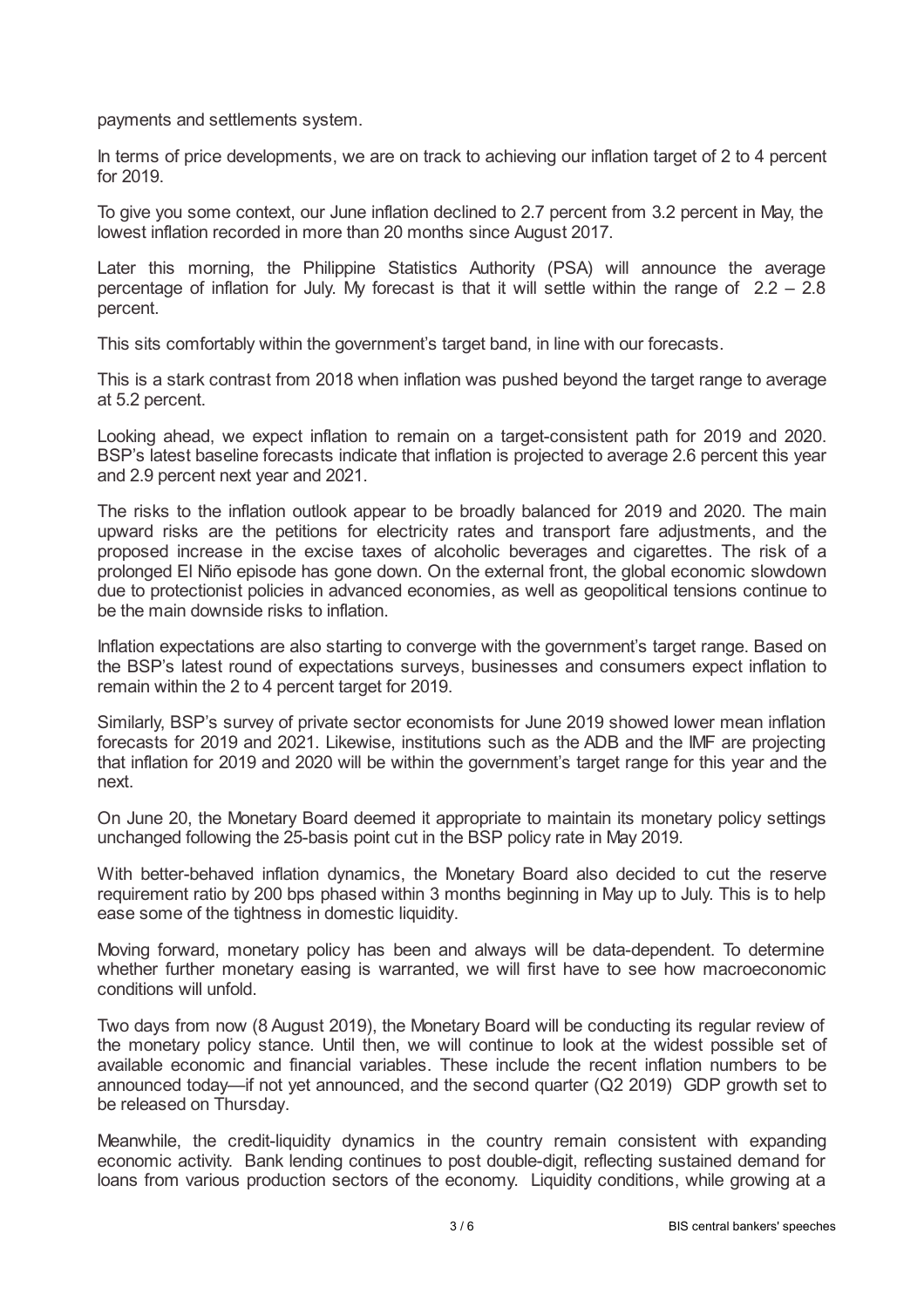moderate pace, remain sufficient to support economic growth requirements, with the latest ratio at 64.2 percent for Q1 2019.

The continued soundness and stability of the Philippine banking system also lend strong support to economic growth. Philippine banks remain robust, well-funded, and adequately-capitalized.

As of end-March 2019, the Philippine banking system assets expanded by 11.0 percent year-onyear (YoY) to P17.0 trillion which approximates the size of the domestic economy. The expansion in the banking system's assets was primarily due to increased lending activities.

The observed robust asset growth was supported by expansion in bank branch network to 11,933 as of end-June 2019.

Deposit liabilities continue to be the primary funding source of the banking system. These deposits are mostly peso-denominated and sourced from resident individuals and private corporations.

Meanwhile, banks' annualized net profit grew by 8.8 percent to P189.0 billion for the period ended March 2019. Annualized interest income primarily kept the bottomline robust, growing strongly by 27.7 percent for the first quarter of the year.

With respect to banks' capitalization level, the capital adequacy ratios (CARs) of U/KBs on solo and consolidated bases improved to 15.1 percent and 15.8 percent, respectively. As you know, these ratios are well-above the minimum threshold set by the BSP and BIS of 10 percent and 8 percent, respectively.

The increase is due to the capital build-up being undertaken by the industry in anticipation of further expansion of the credit portfolio and investment activities.

Liquidity remains sufficient as banks maintain adequate high-quality liquid assets.

This favorable confluence of strong growth and a manageable inflation environment allows us to be optimistic. Nevertheless, there are still challenges that need to be considered.

There is the risk of sluggish global growth. In its July 2019 World Economic Outlook (WEO), the IMF revised its global growth forecast for 2019 from 3.3 percent last April to 3.2 percent. Trade tensions between the US and China continue to be at the forefront with both countries raising tariffs on different imported goods. At the same time, Brexit-related issues continue to be another source of risk.

The intensified uncertainties surrounding the external environment have led to weaker global trade. As a result, the IMF revised its growth projections for emerging and development economies downward—by 0.3 percentage point for 2019 and by 0.1 percentage point for 2020. While the Philippines is not directly affected with the tariff impositions, the continued trade friction could take its toll on the country's external sector.

Despite these risks, we have sufficient buffers to help cushion the country against external shocks. For example, we continue to maintain a market-driven foreign exchange (FX) rate, which we complement with FX liberalization measures to facilitate structural FX flows.

We continue to have sizeable gross international reserves, built from sustained remittances from overseas Filipinos, robust receipts from business process outsourcing and tourism, and steady foreign investment in the Philippines. As of end-June 2019, gross international reserves (GIR) stood at 85.4 billion dollars, equivalent to 7.4 months' worth of imports of goods, services and primary income. The recent passage of the Gold Bill will lower the cost of both funding for the country, as well as doing business for the private sector.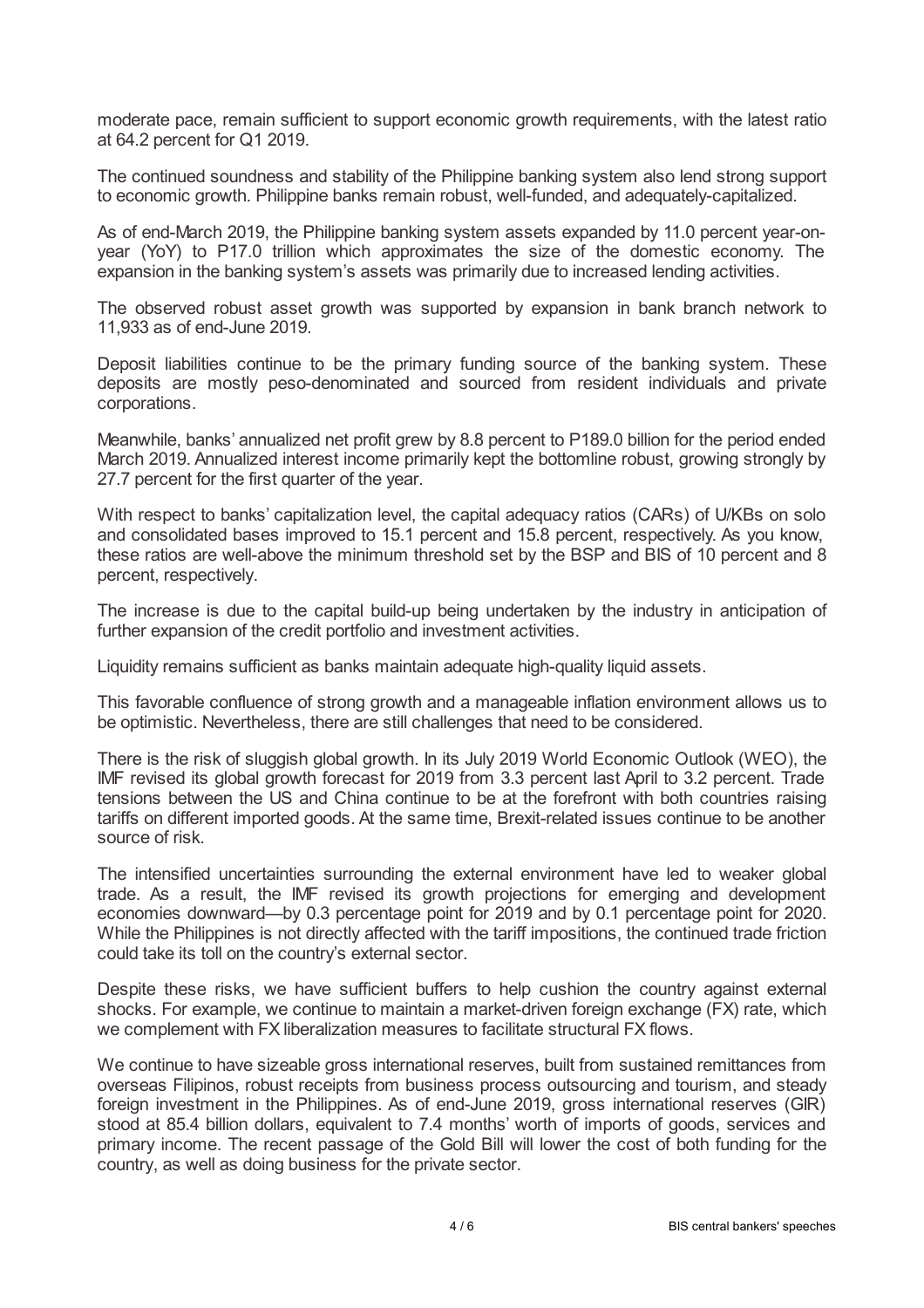Meanwhile, remittances from overseas remained robust in the first five months of the year, increasing by 4.5 percent, which is equivalent to US\$12.3 billion. We also continue to take a more cautious assessment of the narrowing current account balance.

Here, I should emphasize that this does not mean that all current account deficits should be taken adversely. In our case, strong economic expansion has fueled the need for imports, particularly of capital goods as well as raw materials and intermediate goods. Over time, as investment-led economic activities result in the expansion of the economy's potential capacity, there can be subsequent rise in goods exports, which would eventually mitigate the current account deficit.

We will also continue to initiate reforms in the financial sector. We wish to reiterate our commitment to implement measures designed to enhance and develop the domestic money and capital markets. We will continue to promote greater market efficiency and price discovery through further refinements to our interest rate corridor framework and monetary operations. We will also lower friction costs in the banking sector to foster more efficient financial intermediation, which will be further enhanced by the availability of alternatives offered by FinTech and digital innovation.

Likewise, the BSP has recently put in place various enhancements in its arsenal of macroprudential tools to ensure the stability of the financial system. These tools will allow the BSP to manage the build-up of systemic risk in the financial system by requiring banks to set aside additional capital as reserves during good times and as buffer for bad times.

All of these initiatives would be meaningless if they are not felt by all Filipinos. Thus, we emphasize the importance of financial inclusion in the country. We have set our sights on digital technology as a catalyst and strategic enabler to ensure that everyone has access to financial services. Ensuring that no one is left behind is critical for achieving inclusive growth.

Let me now highlight the priority legislative measures that the BSP will pursue under the 18th Congress. These bills seek to further enhance access to quality financial products and espouse the interests of the general public.

These include: the Amendments to the Bank Deposit Secrecy laws; the Financial Consumer Protection bill; and reforms to Agricultural Financing which seeks to amend the Agri-Agra Reform Credit Act of 2009 (Republic Act No. 10000) and allow banks to merge their loan allocation to the farm sector as a measure to improve banks' compliance rate.

We will work closely with officials of both Houses of Congress and other concerned stakeholders as we pursue the enactment of these important legislative measures.

Let me end my presentation with these key notes:

The Philippine economy has demonstrated uninterrupted economic expansion for over two decades. This growth is expected to be sustained going forward with sound macroeconomic fundamentals complemented by the government's "game-changing" reforms aimed at bridging infrastructure gaps, strengthening our investment profile, and supporting the future of, as the World Bank called it, our "globally recognized competitive workforce."

However, the external environment has become more uncertain in recent months given trade and geopolitical tensions. Nevertheless, we have a resilient external payments position as cushion against global headwinds.

The BSP will remain watchful and vigilant, ready and willing to utilize any and all its analytical and surveillance tools at its discretion for any potential risks to its monetary and financial stability objectives.